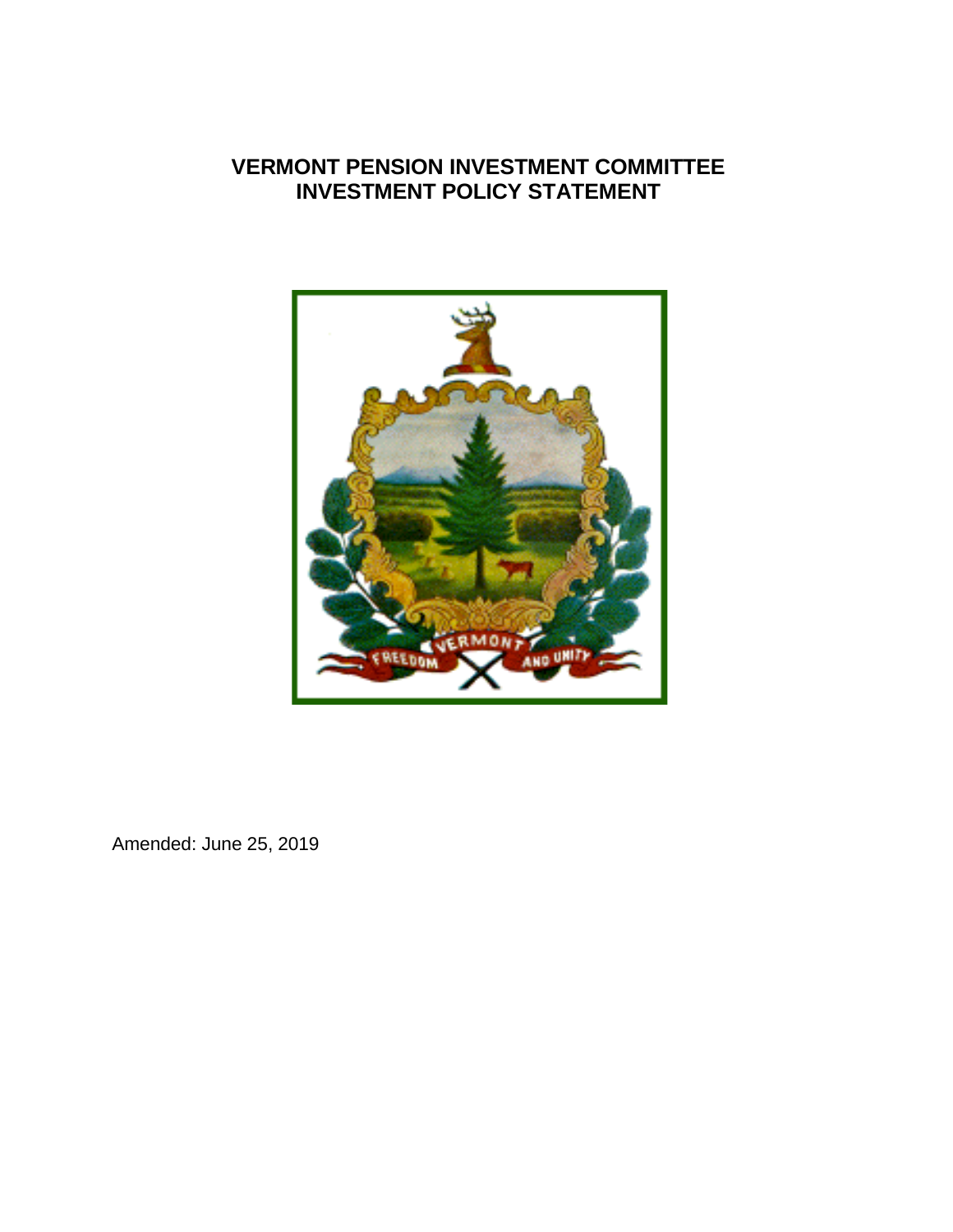# **TABLE OF CONTENTS**

- I. Purpose and Mission
- II. Investment Performance Measurement
- III. Legal Authority
- IV. Core Processes and Beliefs
- V. VPIC Governance; Allocation of Responsibilities
	- a. Investment Governance Overview
- VI. Asset Liability Study
- VII. Asset Allocation
	- a. Target Allocations
	- b. Rebalancing
	- c. Asset Class Characteristics
	- d. Asset Class Benchmarks
		- i. Policy Index Return
		- ii. Allocation Index Return
		- iii. Manager Benchmarks
	- e. Asset Management Implementation
	- f. Investment Services Provider Selection Process
		- i. Investment Managers
		- ii. Other Investment Services
- VIII. Policy Constraints
	- a. Investment Manager Qualifications
	- b. Full Investment
	- c. Liquidity
	- d. VPIC Liability
	- e. Professional Standards and Ethics
	- f. Environmental, Social, Governance Initiatives
	- g. Special Issues Relating to Separate Accounts
		- i. Best Execution
		- ii. Conflicts of Interest
		- iii. Tobacco
		- iv. Proxies
		- v. Burma
		- vi. MacBride
		- vii. Investments in Genocide and Terrorist Linked Countries
- IX. Risk Management
	- a. Operational Risk Management
	- b. Investment Manager Monitoring
	- c. Portfolio Level Risk Control procedures and Documentation Requirements
	- d. Contract Compliance
- X. Fee Analysis
- XI. Investment Policy Review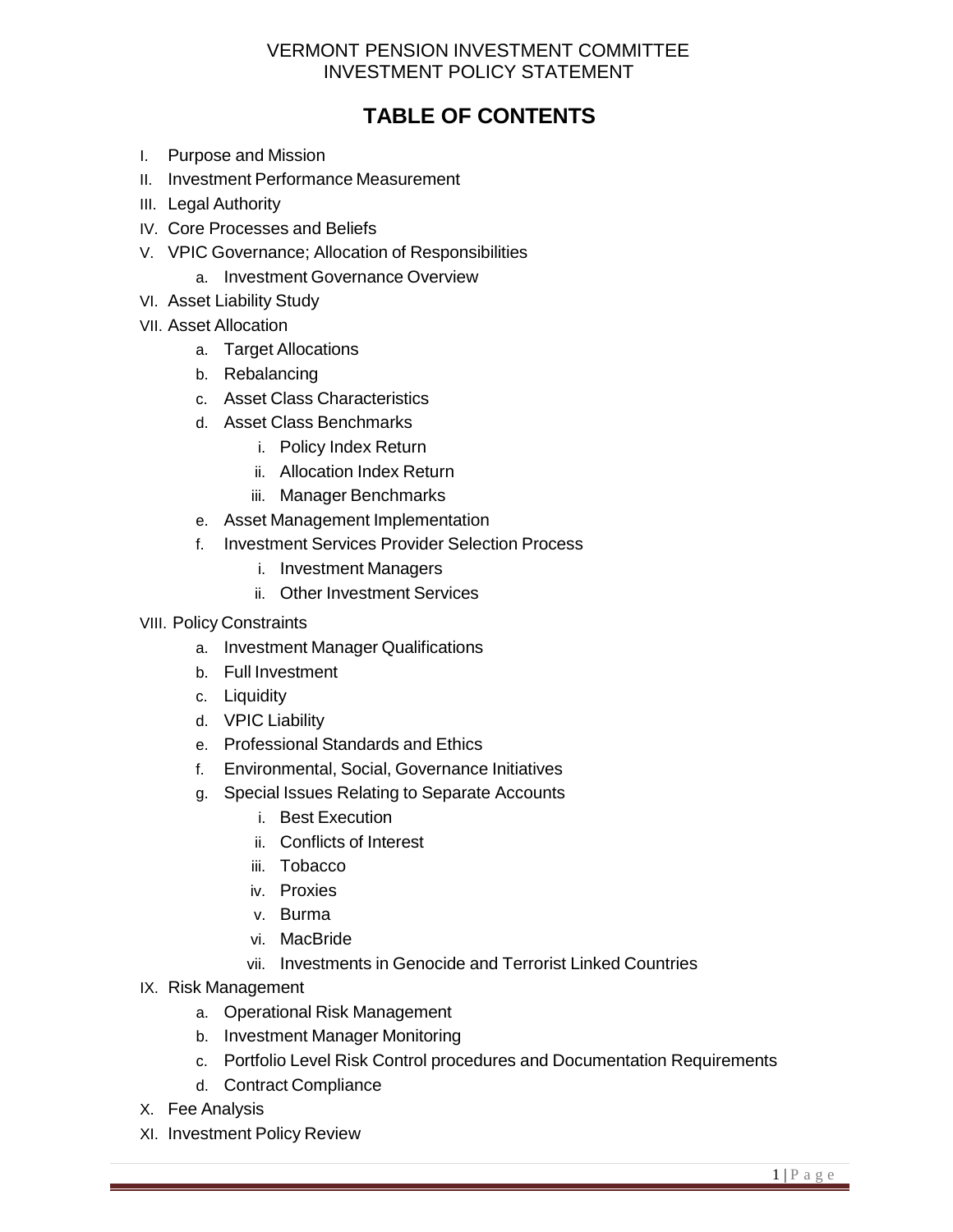## **I. PURPOSE AND MISSION**

This Investment Policy provides guidance to the Vermont Pension Investment Committee ("VPIC") regarding the investment of the assets of the State Teachers' Retirement System of Vermont ("VSTRS"), the Vermont State Employees' Retirement System ("VSERS"), and the Vermont Municipal Employees' Retirement System ("VMERS") and the municipalities of the State of Vermont which enter into an agreement with the VPIC for the investment of participating municipal plan assets. This Policy is subject to regular review by the VPIC.

The mission of the VPIC is to manage investments for the participating retirement plans with integrity, prudence, and skill to meet or exceed the financial objectives of the beneficiaries of the participating retirement systems.

VPIC will implement its purpose and mission through its annual portfolio asset allocation and investment strategy development process. This process is designed to assure that the VPIC investment portfolio reflects the characteristics of the pension liabilities, including plan funded status, plan cash flows, and the inherent mismatches between the investment assets and the plan liabilities. VPIC's asset allocation and strategy development process will attempt to strike a balance between the portfolio risks required to achieve the actuarial investment return assumption and the more conservative risk profile appropriate for an investment portfolio designed to make guaranteed pension payments.

### **II. INVESTMENT PERFORMANCE MEASUREMENT**

The ultimate measure of VPIC's long-term success will be the portfolio's ability to provide promised benefits to pension beneficiaries. Progress toward the achievement of this objective will be measured by the following intermediate measures:

**1.** The VPIC seeks a net investment return, over rolling 5-year periods, which meets or exceeds the actuarially-established rate of return.

2. The VPIC seeks to meet or exceed, on a risk-adjusted basis, net of fees, and over a rolling 5-year period, an overall benchmark of 60% MSCI ACWI IMI and 40% Bloomberg Barclays Aggregate Bond Index.

3. The VPIC seeks to generate a total net portfolio return, which exceeds the Allocation Index Return, as defined in Section VII.

4. The VPIC will also make qualitative assessments of its performance by examining the asset allocation, investment strategy, and investment results of a peer group of public defined benefit retirement systems with like investment characteristics and risk parameters.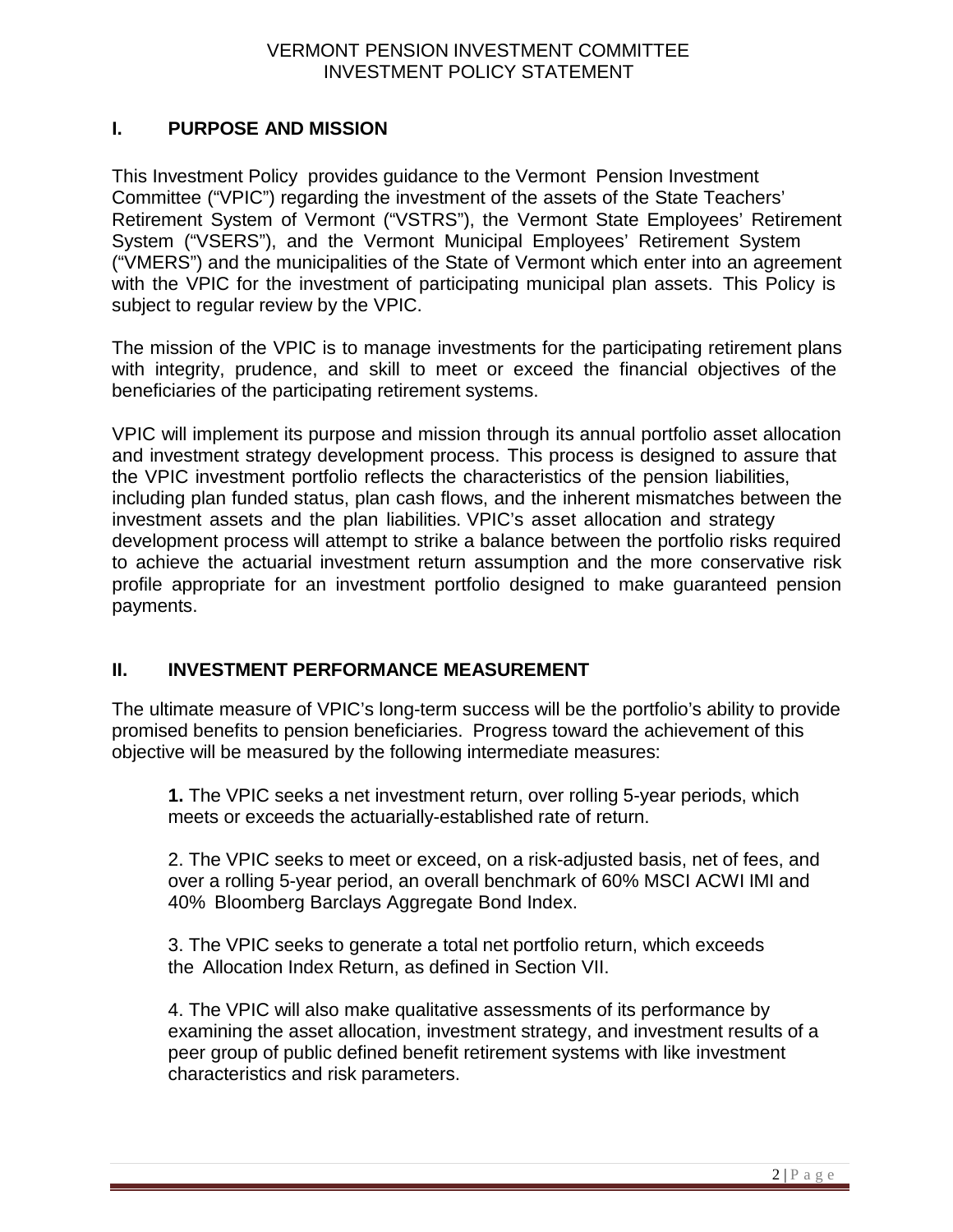## **III. LEGAL AUTHORITY**

#### Legal Authority

The VPIC was established by the Vermont Legislature in 2005 and is generally governed by 3 V.S.A. §§ 472 and 521-23. The VPIC combines the assets of the VSTRS, VSERS and VMERS for the purpose of (i) investment in a manner that is more cost- and resource-efficient; (ii) improving the effectiveness of the oversight and management of the assets of the Retirement Systems; and (iii) maintaining the actuarial, accounting, and asset allocation integrity of the Retirement Systems. The VPIC is authorized to enter into agreements with municipalities administering their own retirement systems to invest retirement funds for those municipal plans (the three retirement systems, together with any other municipal system for which the VPIC invests shall be referred to herein as the "Retirement Systems", the assets of the Retirement Systems shall be referred to herein as the "VPIC portfolio").

#### Fiduciary Standards

As trustees of the VPIC portfolio, Committee members are fiduciaries that are required by law to strive to maximize the total return on investment, within acceptable levels of risk and liquidity for public retirement systems, in accordance with the standards of care established by the prudent investor rule under 14A V.S.A. §902. Specifically, in making investments for the Retirement Systems the members of the VPIC shall exercise "reasonable care, skill, and caution" and "invest and manage trust assets as a prudent investor would, by considering the purposes, terms, distribution requirements, and other circumstances of the trust."

Investments of the VPIC portfolio shall be made in full accordance with any and all applicable Federal or Vermont regulations.

## **IV. CORE PROCESSES AND BELIEFS**

- **1.** VPIC has a long-term investment strategy consistent with the duration, funded status, and risk profile of the Retirement System liabilities.
- **2.** The VPIC portfolio shall maintain adequate liquidity to meet required benefit payments to the beneficiaries of the Retirement Systems.
- **3.** VPIC's investment strategy is expressed in its Policy Portfolio, which is designed to be a fully invested, "all-weather" portfolio reflecting the broad spectrum of long- term risks and opportunities in the global economy/financial markets and the actuarial assumptions and funding requirements of the Retirement Systems.
- **4.** VPIC's annual asset allocation process determines the structure and composition of the Policy Portfolio.
- **5.** VPIC lacks the resources to devise, analyze and execute short-term tactical or market timing investment strategies, or to make direct investments in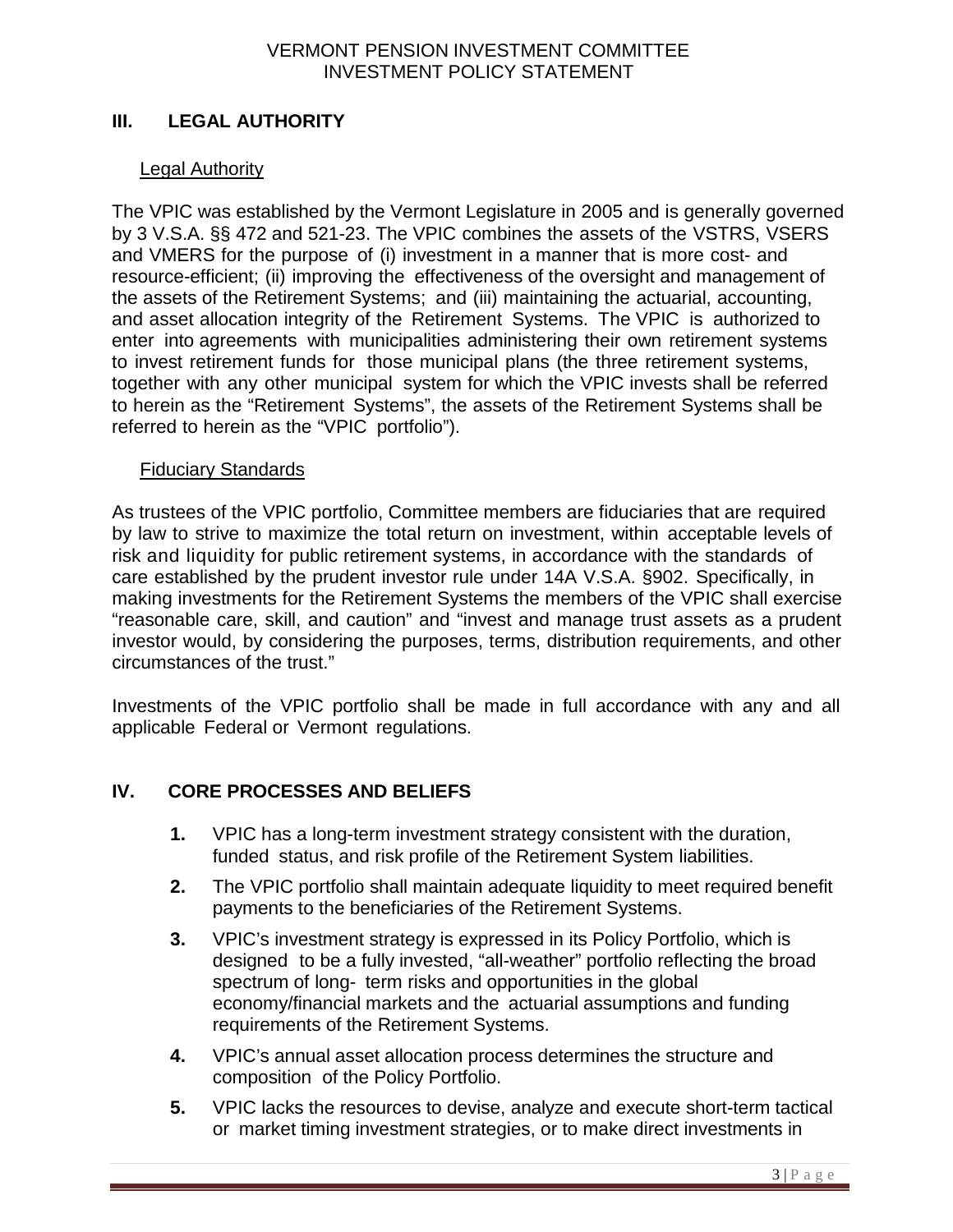individual securities or real assets.

- **6.** Decisions regarding specific asset classes, sub-classes, and investment managers are always considered within the context of the risk/return profile of the VPIC Policy Portfolio.
- **7.** Portfolio risk management is a central VPIC responsibility, and portfolio diversification is VPIC's most effective risk management tool, provided that meaningful diversification also means determining the number of managers appropriate for the size of the portfolio.
- **8.** VPIC maintains a strong bias toward lower overall portfolio volatility, believing that high volatility has the potential to expose the portfolio to unacceptable market losses, which would be particularly critical with respect to the funded status and cash flow priorities of the Retirement Systems.
- **9.** VPIC relies on investment staff and consultant for investment manager due diligence and recommendations for new managers.
- **10.** VPIC believes that well selected and monitored active investment managers can add value to the portfolio but recognizes that active management and strategy complexity also add potential additional risks and costs.
- **11.** VPIC believes that passive, indexed strategies are effective in portfolio sectors where active management is unlikely to provide attractive risk adjusted returns after management fees.
- **12.** VPIC recognizes the high frictional cost of switching investment managers and understands the perils of hiring or terminating managers based on recent investment performance.
- **13.** To the extent possible, VPIC's investment decision-making is driven by data and analysis, including the findings of the financial market and investment management literature.
- **14.** VPIC believes that a disciplined investment process is essential to developing a long-term sustainable investment advantage, and that a disciplined process helps avoid the very human tendency to engage in reactive investment decision-making driven by emotion, the latest news, investment fads, or conventional wisdom.
- **15.** VPIC strives to be a thoughtful, analytical, and patient investor.

## **V. VPIC GOVERNANCE; ALLOCATION OF RESPONSIBILITIES**

VPIC maintains a governance framework that ensures that all of its fiduciary and legal responsibilities are addressed on an ongoing basis. VPIC focuses its time on its four core responsibilities: asset allocation, risk management, governance, and member education. All other VPIC responsibilities are largely delegated: to investment managers, a proxy voting vendor, VPIC's master custodian, VPIC's investment consultant, Treasurer's office investment staff, and the Vermont Attorney General's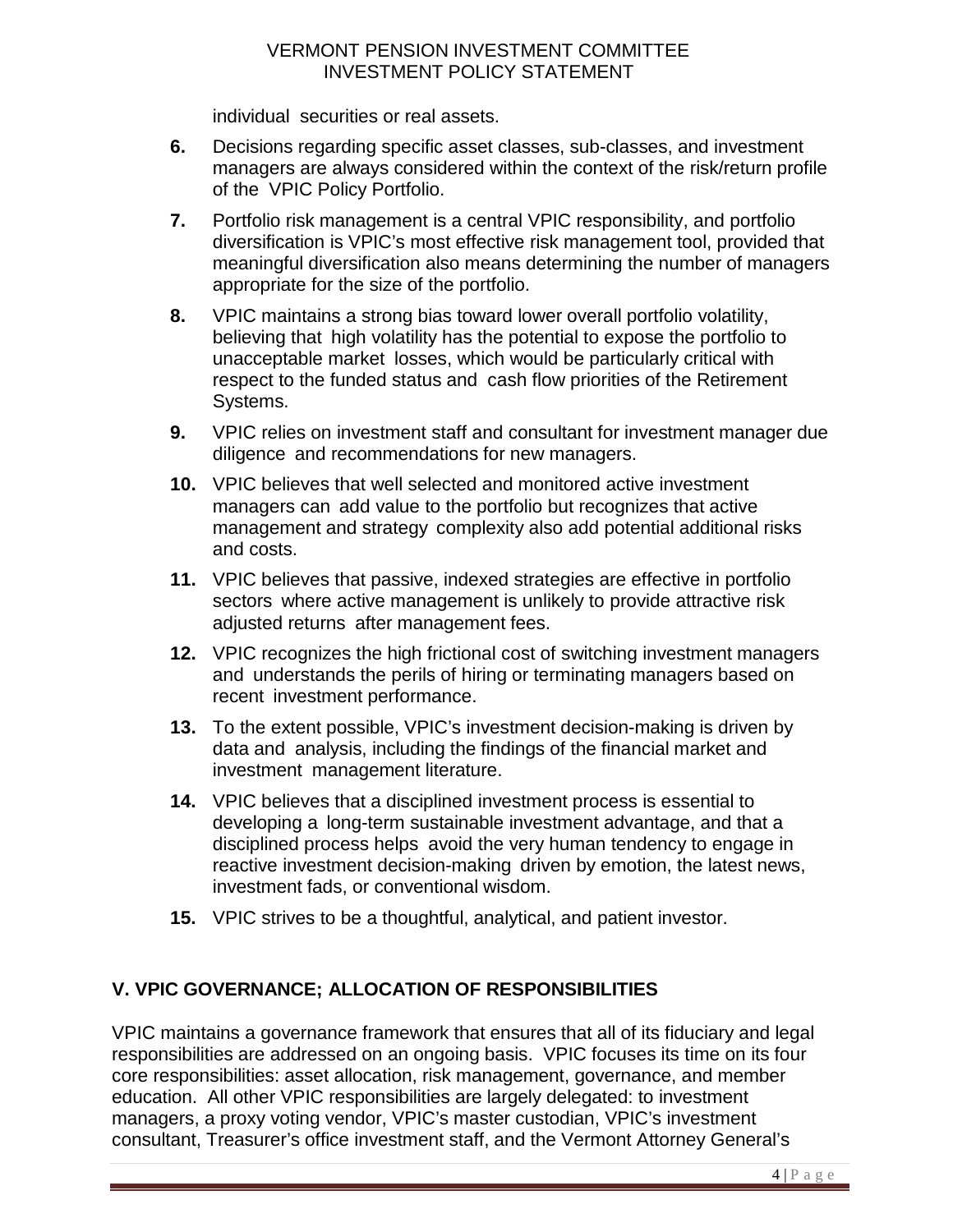office. VPIC has operating policies in place to manage these delegated responsibilities, and VPIC receives reports and responds to recommendations from staff and from its investment consultant.

## **Investment Governance Overview**

| Entity                             | Policy and Implementation Responsibilities                                                                                                                                                                                                                                                                                                                                                         | Oversight responsibilities                                                                                                                                                                                                                                                                                                                                                   |
|------------------------------------|----------------------------------------------------------------------------------------------------------------------------------------------------------------------------------------------------------------------------------------------------------------------------------------------------------------------------------------------------------------------------------------------------|------------------------------------------------------------------------------------------------------------------------------------------------------------------------------------------------------------------------------------------------------------------------------------------------------------------------------------------------------------------------------|
| <b>VPIC</b>                        | Approves:<br>Policies and procedures, including<br>٠<br>standards of conduct<br>Investment policy, including asset<br>$\bullet$<br>allocations and risk tolerances<br>Custodian, investment manager,<br>$\bullet$<br>consultant and other service provider<br>appointments<br>Provides:<br>Input on CIO job performance to<br>Treasurer                                                            | Reviews:<br>Effectiveness and continued<br>appropriateness of investment<br>policies, including asset<br>allocations<br>Total returns relative to<br>objectives<br>Asset class and manager<br>performance                                                                                                                                                                    |
| Treasurer's Office<br><b>Staff</b> | Serves as custodian of the VPIC<br>$\bullet$<br>assets<br>Manages day-to-day operations of<br>$\bullet$<br>the VPIC<br>Recommends:<br>Long term investment policy,<br>$\bullet$<br>investment objectives and strategy,<br>credit quality appropriate indexes and<br>rebalancing policies<br>Custodian, investment manager,<br>$\bullet$<br>consultant, and other service provider<br>appointments. | Reviews:<br><b>Investment Consultant asset</b><br>liability study and annual report<br>on expected rate of return based<br>on capital models, benefit<br>payments and cash flows, and<br>other reports and<br>recommendations<br>Internal control<br>Investment manager<br>$\bullet$<br>contractually-required reporting<br>Proposed policies and<br>$\bullet$<br>procedures |
| Investment<br>Consultant           | Delivers:<br>Monthly & Quarterly Investment<br><b>Performance Reports</b><br>Asset liability study and annual report<br>Recommends:<br>Appropriate modifications to<br>investment policies, including asset<br>allocations<br>Managers for selection by the VPIC                                                                                                                                   | Reviews:<br>Investment manager<br>$\bullet$<br>performance and operational<br>controls                                                                                                                                                                                                                                                                                       |

*Remainder of this page intentionally left blank.*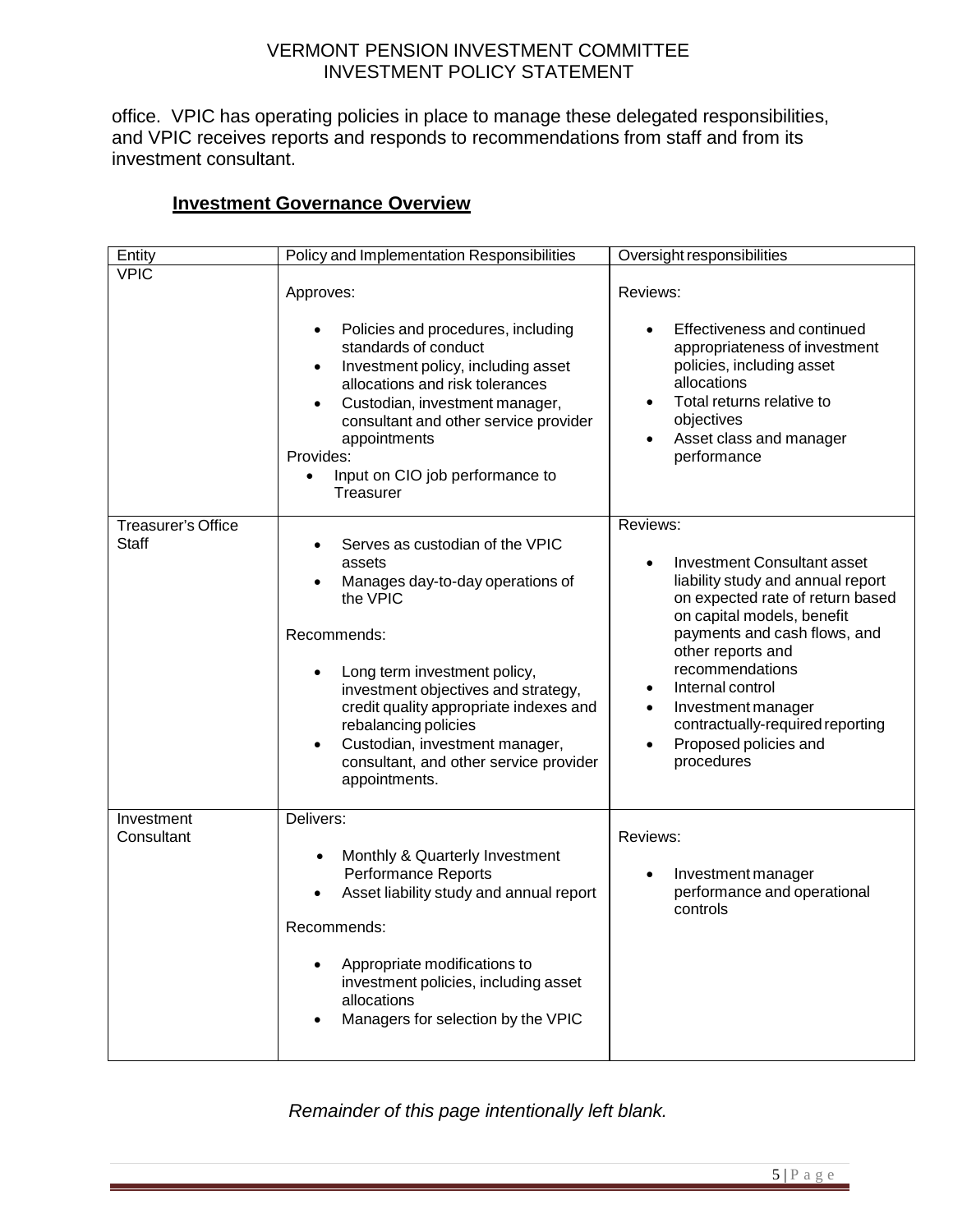## **VI. ASSET LIABILITY STUDY**

At least every five (5) years the Investment Consultant will prepare an Asset Liability Study. The VPIC shall direct the Investment Consultant to take into account the Asset Liability Study and, at a minimum, (i) report on asset allocation modeling (including methodology and specifics) linked to funding and liability management; (ii) analyze the investment characteristics of available asset alternatives; and (iii) recommend a methodology and time-table to achieve the asset allocation. The VPIC shall consider adjustments to the Asset Allocation as may be appropriate given the long term nature and objectives of the investments. The various asset class characteristics are described below.

## **VII. ASSET ALLOCATION**

#### Target Allocations

The VPIC recognizes that, over the long term, asset allocation is the single greatest contributor of return and risk to the VPIC portfolio. On an annual basis, the VPIC will undertake a comprehensive review of its Asset Allocation and its asset allocation modeling and policy, including the current and projected assets and cash flows of each of the Retirement Systems; long-term capital markets and actuarial rate of return assumptions; the VPIC's risk tolerances; and the VPIC Mission and Core Processes articulated above.

The current asset allocation table may be seen on the Treasurer's office website. It reflects the VPIC's consideration of expected returns, volatility and correlation among the asset classes in which it invests, as well as considerations of inflation and economic conditions. Allocation of investments among the asset classes identified in the asset allocation table shall be implemented with the aim of achieving the risk, return, and liquidity objectives for that asset class at the lowest cost to the VPIC portfolio that does not sacrifice quality of execution.

#### Rebalancing

The purpose of rebalancing is to maintain the risk/reward relationship implied by the VPIC-approved long-term asset allocation targets. The Treasurer's Office shall implement rebalancing as set forth below and Investment Managers and the Custodian Bank will be directed to transfer funds to rebalance the assets under management as necessary.

Actions to initiate the rebalancing of the VPIC portfolio will be taken on a semi-annual basis, during the latter half of March and September, each year using data at monthsend for February and August, respectively. Asset class or manager deviations from the target policy of greater than twenty percent (20%) will be candidates for rebalancing. Managers on the VPIC Watch List may not be eligible for contributions during rebalance periods. Notice of anticipated cash flow needs will be provided to the Investment Managers in accordance with the terms of the respective Investment Manager contracts.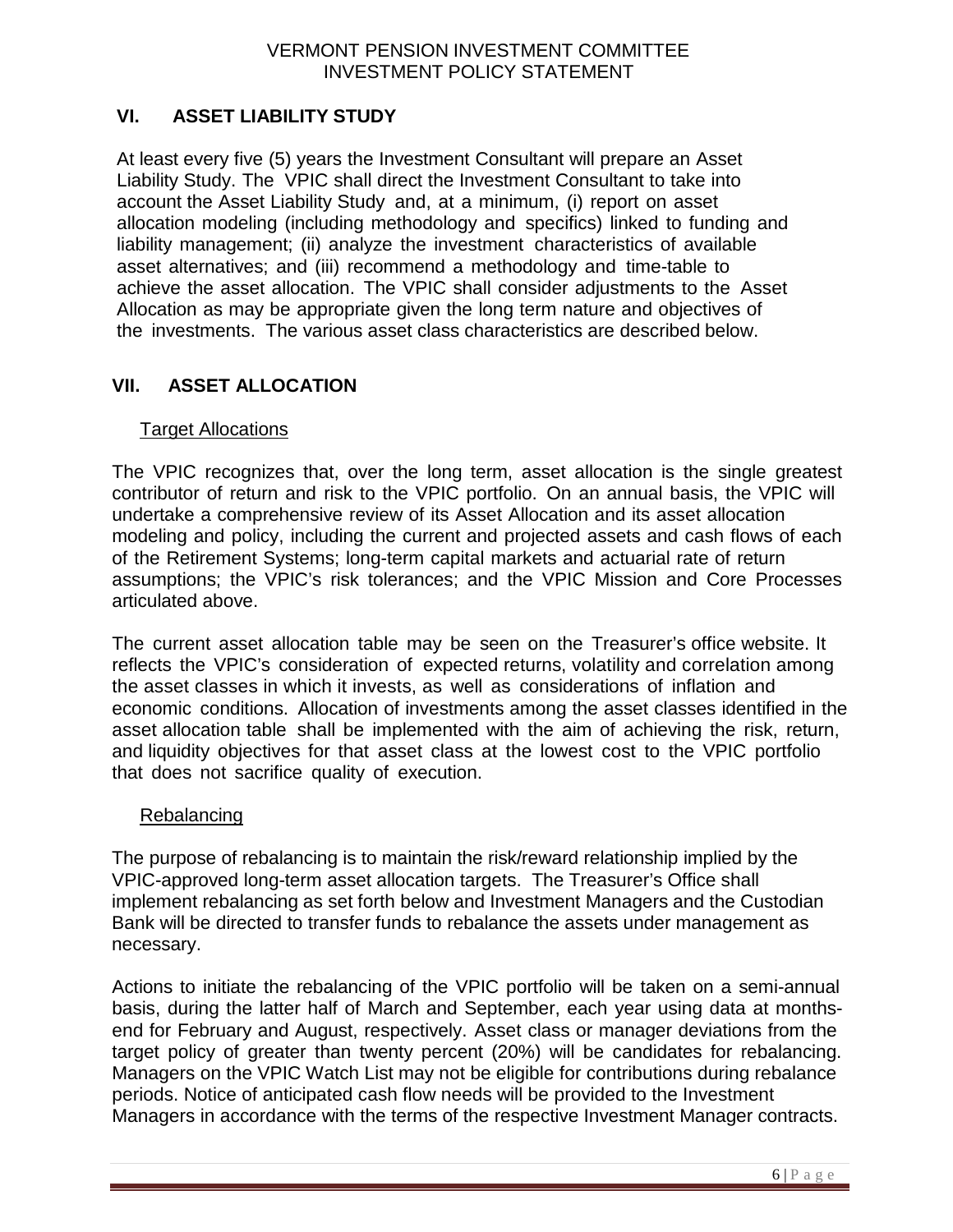While using its discretion, and as part of the normal rebalancing process, the Treasurer's Office will consider the unique characteristics of each asset class, the degree of overweight/underweight, liquidity characteristics, current market conditions, transaction costs, and any other relevant considerations to ensure prudence and care.

### Asset Class Characteristics

VPIC makes allocation decisions based on three primary objectives within the portfolio: Growth, Downturn Hedging, and Inflation Hedging. The characteristics of these three general categories, and the specific type of investments within each general asset class are discussed in greater detail below. The VPIC asset classes are defined by differences in their expected response to economic conditions, such as economic growth and price inflation. The VPIC uses the asset classes in such a way as to maximize the total return on investment, within acceptable levels of risk for public retirement systems, subject to fundamental diversification and liquidity constraints.

## **Growth**

Within the asset allocation, growth assets diversify and increase the return potential of the portfolio. Given the long time horizon a public pension fund is invested, it is prudent to allocate a portion of the portfolio to growth assets to fund future benefit payments while maintaining a healthy liquidity profile. Historically, public equity securities have outperformed downturn hedging investment vehicles and inflation hedging investment vehicles. Other growth assets include private markets (non-core real estate, private equity, and private credit) that offer an illiquidity premium given their illiquid structure, and risk seeking fixed income (e.g., high yield and emerging market debt).

### **Downturn Hedging**

The purpose of a downturn hedging allocation is to protect the portfolio during periods of a market dislocation and provide adequate liquidity for retirement system liabilities. Core Fixed Income and Short-Term Quality Credit are investable securities for this allocation objective. The Core Fixed Income allocation is comprised primarily of nominal bonds that are anticipated to outperform within a falling growth environment. A Short-Term Quality Credit allocation is envisioned to be a floating rate or low duration exposure that protects in a rising rate environment. Both provide liquidity in a market dislocation. US Long Treasuries, which typically exhibit a low correlation to growth assets, perform well in a market downturn to offset losses.

## **Inflation Hedging**

When US inflation rises unexpectedly the purchasing power of the USD decreases, resulting in loss of value. Several asset classes have exhibited a positive correlation historically to inflation, which protects the portfolio during periods of increased unexpected inflation. Infrastructure, Core Real Estate, and Farmland protect during periods of high growth and high inflation, as they generally do well when GDP is accelerating, and their income component protects return during periods of growth deceleration. TIPS hedge the portfolio during periods of high inflation and low growth by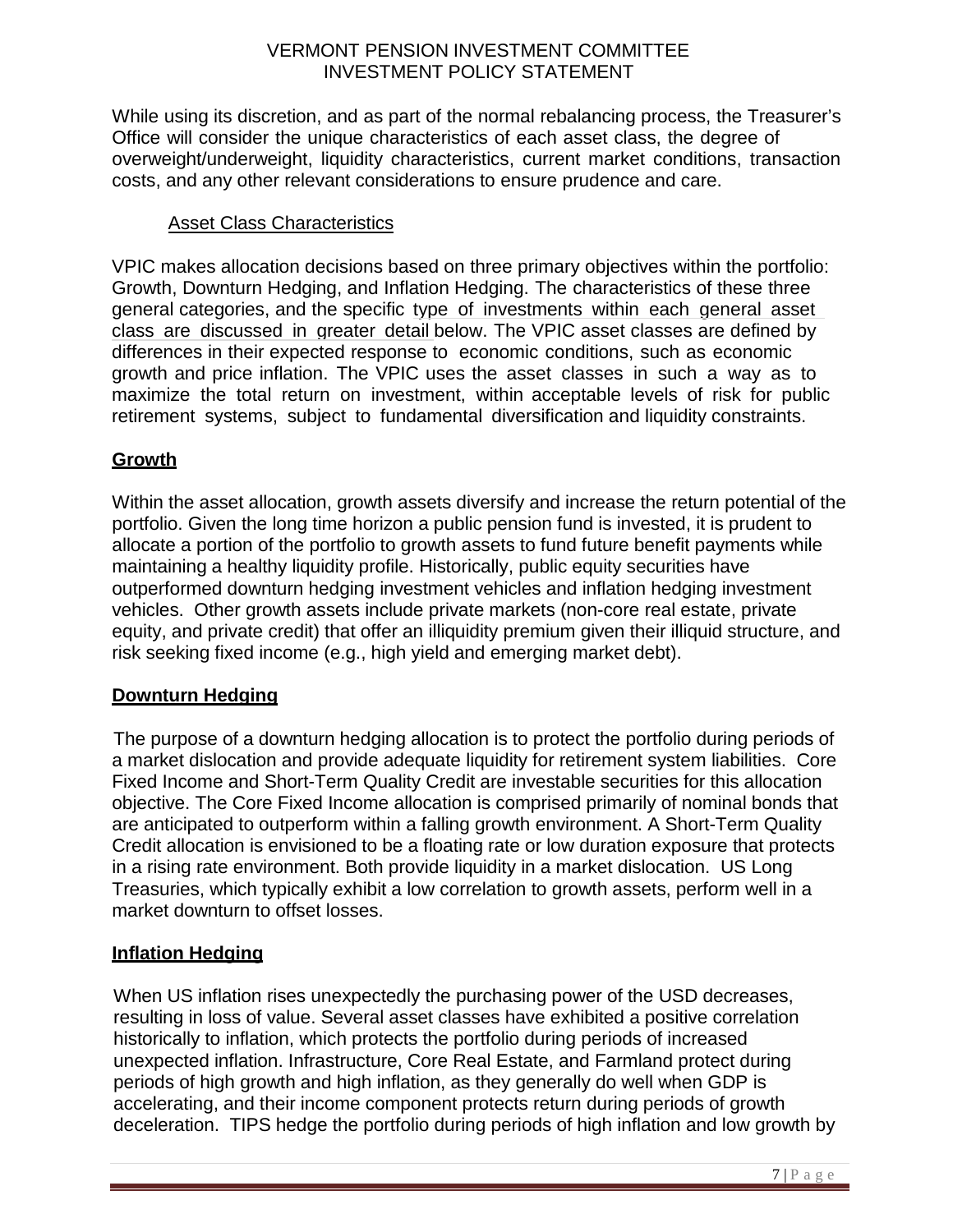adjusting the principal value of the bond by an inflation factor semi-annually. Both types of inflation hedges are advantageous for a diversified portfolio to protect against unexpected inflation.

#### Asset Class Benchmarks

The VPIC selects benchmarks for assessment of performance of each type of investment invested in by the VPIC. The VPIC shall consider the benchmark recommendations of the Investment Consultant and investment staff, however each benchmark must be definable in advance, representative of the specific asset class and the desired exposure within that asset class and readily measured with widely available historical data. The VPIC shall require the Investment Consultant to prepare monthly performance comparisons to reflect the performance of each investment type's benchmark and performance of the portion of the VPIC portfolio allocated to the investment type. To the extent that multiple managers are used for an investment type, the appropriate benchmark for the manager shall be reported as well. Each benchmark, to the extent available for a specific VPIC account, shall be incorporated in each investment management agreement as the basis for evaluation of performance.

#### Policy Index Return

The Policy Index Return shall measure the success of the portfolio's target allocation. It shall be calculated by using index rates of return for each asset class invested in by the VPIC portfolio multiplied by the percent targeted to each asset class.

### Allocation Index Return

The Allocation Index Return shall measure the success of the VPIC portfolio's current allocation. It shall be calculated by using index rates of return for each asset class invested in by the VPIC portfolio multiplied by the actual percent allocated to each asset class. The difference between the Allocation Index Return and the Policy Index Return measures the effects of deviating from the target allocation. If the Allocation Index Return is greater than the Policy Index Return, then deviating from the target allocation has added value. If the Allocation Index Return is less than the Policy Index Return, then deviation has not added value.

The difference between the Allocation Index Return and the total portfolio return measures the effect of active management. If the total portfolio return is greater than the Allocation Index Return, then active management has in aggregate added value. If the total portfolio return equals or is less than the Allocation Index Return then active management has not added value.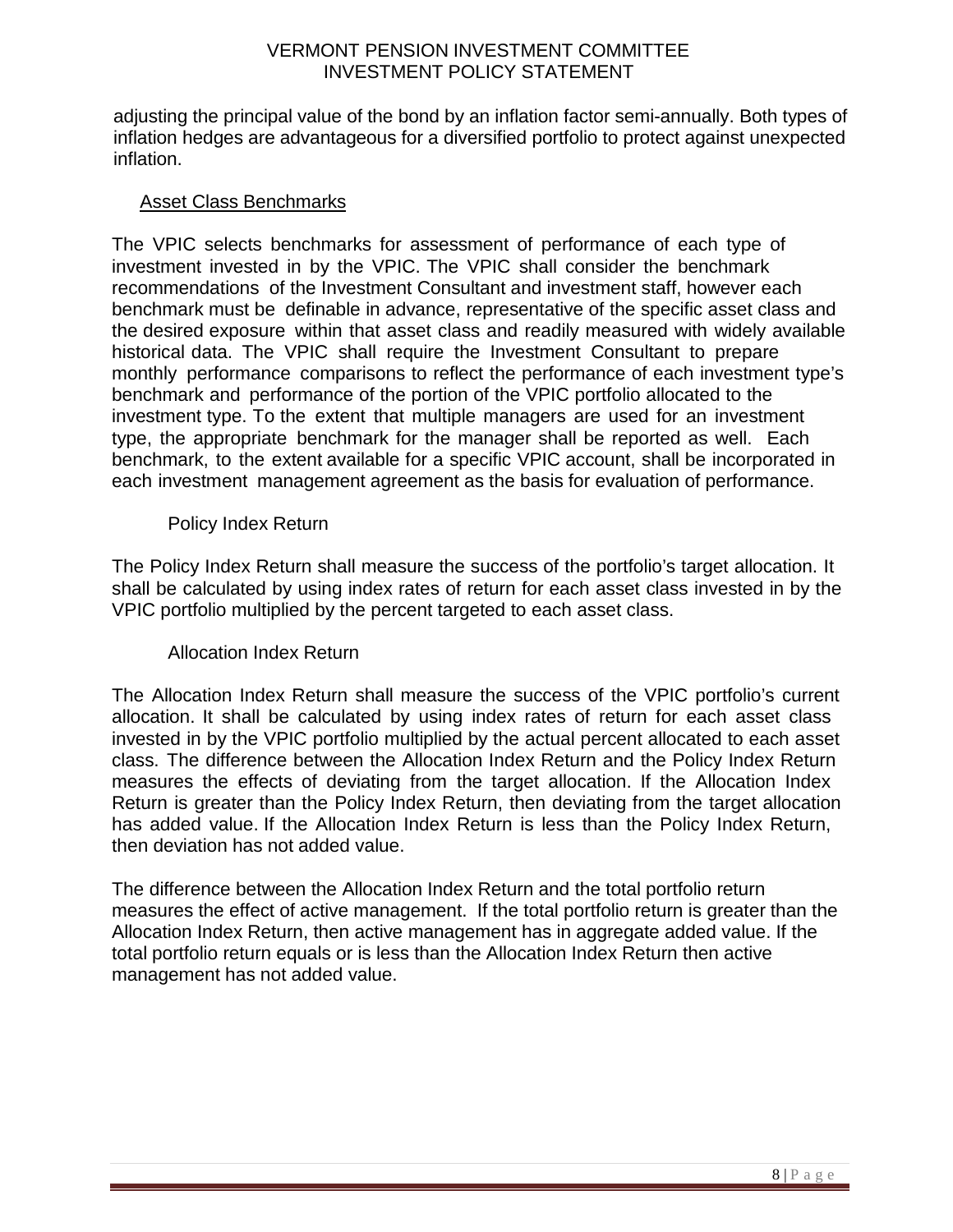The long-term performance benchmark for each investment type is shown in the table below:

Manager Benchmarks

| <b>Investment Type</b>                  | <b>Benchmark</b>                           |  |
|-----------------------------------------|--------------------------------------------|--|
| <b>Global Equity</b>                    | <b>MSCI ACWI IMI</b>                       |  |
| U.S. Large Cap Core Equity              | S & P 500                                  |  |
| <b>Small/Mid Cap Core Equity</b>        | Russell 2000                               |  |
| <b>Established International Equity</b> | <b>MSCI EAFE</b>                           |  |
| <b>Emerging Market Equity</b>           | <b>MSCI EM</b>                             |  |
| Diversified Fixed Income                | Bloomberg Barclays US Aggregate Bond       |  |
| <b>Global Fixed Income</b>              | <b>Citi WGBI</b>                           |  |
| <b>Emerging Market Debt</b>             | JP Morgan EMBI Global TR                   |  |
| <b>TIPS</b>                             | <b>Bloomberg Barclays US TIPS</b>          |  |
| <b>Real Estate</b>                      | <b>NCREIF Property Index / NCREIF ODCE</b> |  |
| <b>Hedge Fund of Funds</b>              | <b>HFRI Fund of Funds</b>                  |  |
| Commodities                             | <b>Bloomberg Commodity Index</b>           |  |
| <b>Private Equity</b>                   | Cambridge Private Equity Index             |  |
| <b>Private Debt</b>                     | S&P/LSTA Leveraged Loan Index              |  |
| <b>High-Yield Fixed Income</b>          | <b>Bloomberg Barclays High Yield</b>       |  |

## Asset Management Implementation

In all cases, the investment function will be outsourced to managers that have the experience and resources to do thorough risk and securities analysis. Assets may be held in privately managed separate accounts and/or commingled funds, including membership in limited liability companies, limited partnerships, acquisition of shares in collective investment funds and other fund structures. Exposure through commingled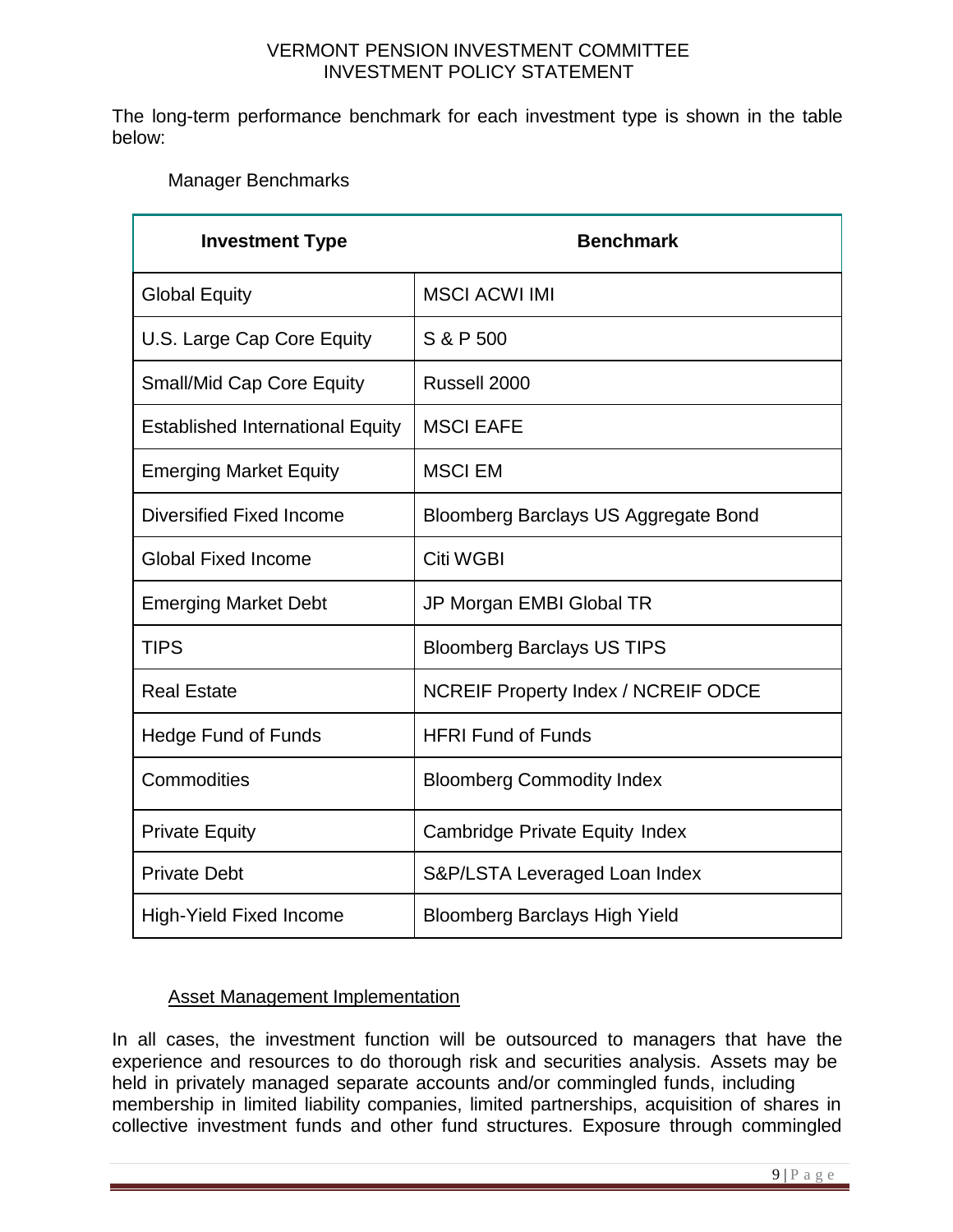funds shall be evaluated on a case-specific basis through analysis of the fund's "offering document" and the instruments establishing the fund.

In all cases, the VPIC, in consultation with the Investment Consultant and investment staff, shall review and approve the specific investment guidelines for that VPIC account prior to contract execution.

Each investment manager will function under a formal contract that delineates its responsibilities, performance expectations, administrative requirements, investment guidelines and management fee.

### Investment Services Provider Selection Process

The VPIC investment services selection process shall be open, competitive, and objective and designed to ensure that the VPIC has access to a broad array of the highest quality service providers that have the experience and capabilities to provide investment and investment-related services to the VPIC.

### *Investment Managers*

The VPIC may direct the Investment Consultant to conduct data-base searches or public requests for proposals for investment managers and investment products, considering advice from the Investment Consultant, at the time of authorization.

The Investment Consultant may be directed to coordinate and summarize the findings of a search. The VPIC shall be responsible for reviewing the qualified vendor responses in consultation with the Investment Consultant and Treasurer's Office Staff as appropriate.

Interviewing finalists and Investment Manager selection will be conducted by the VPIC. Each respective Investment Manager shall be required to provide the VPIC with a detail of its proposed investment guidelines.

All contract terms shall be consistent with this Investment Policy. Contract summaries of each VPIC Investment Manager contract shall be made available on the Treasurer's websit[e.](http://www.vermonttreasurer.gov/pension-funds/investment-guidelines)

### *Other Investment Services*

The VPIC may direct the Investment Consultant and/or Treasurer's Office Staff to conduct RFIs, RFQs and RFPs, consistent with the State of Vermont Bulletin 3.5, for other investment service providers, such as custodians, investment consultants and proxy voting services.

The Investment Consultant may be directed to coordinate and summarize the findings of a search. The Treasurer's Office Staff shall be responsible for reviewing the qualified vendor responses in consultation with the Investment Consultant and the Office of the Attorney General as appropriate.

Service provider selection will be conducted by the VPIC upon the recommendation of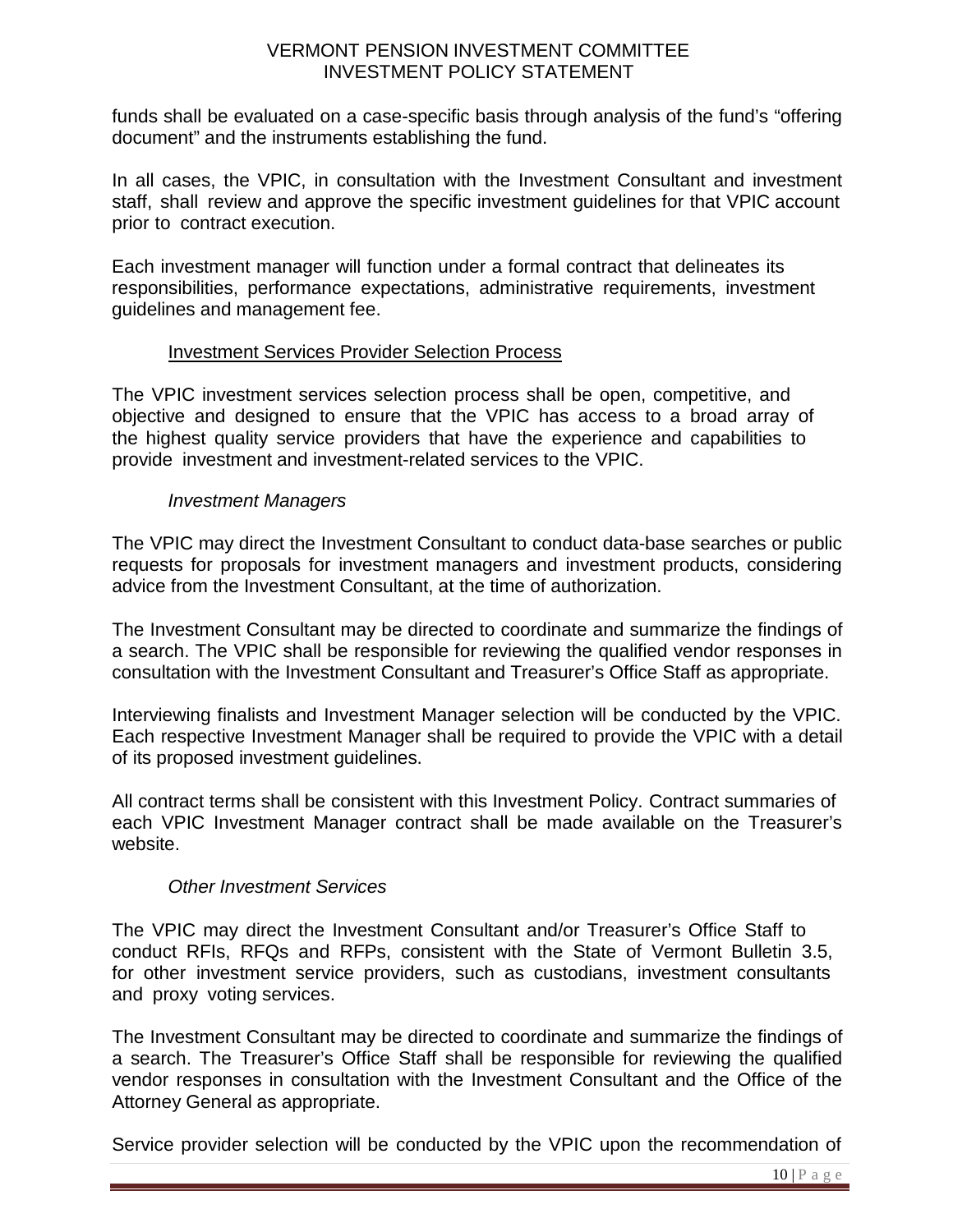Treasurer's Office staff and the Investment Consultant.

## **VIII. POLICY CONSTRAINTS**

When selecting Investment Managers, the VPIC shall consider the following guidelines:

#### Investment Manager Qualifications

All investment management agreements of the VPIC shall be with an investment adviser duly and properly registered under the Investment Advisers Act of 1940, a regulated bank, an insurance company or a mutual fund organization.

### Full Investment

The VPIC portfolio is expected to be fully invested. For separately managed accounts, no more than 10% of any Investment Manager's allocation may consist of cash, or cash equivalents. "Cash and Cash equivalents" may include bank accounts, imprest cash, short-term investments with an original maturity of 3-months or less such as certificates of deposit, commercial paper, federal government agencies' discount notes, money market accounts, and repurchase agreements.

#### **Liquidity**

Consistent with the need to maintain adequate liquidity to meet required benefit payments to the beneficiaries of the Retirement Systems, the Treasurer's Office will review the liquidity requirements of the VPIC portfolio on a periodic basis, as well as immediately prior to the execution of any contract with "lock-up" or similar provisions.

### VPIC Liability

While certain Investment Managers may use leverage in accordance with their respective contract terms, in no event shall VPIC's exposure to loss in any one VPIC account exceed 100% of such account.

### Professional Standards and Ethics

Each Investment Manager shall be required to demonstrate a commitment to professional standards and ethics by employing Chartered Financial analysts and by adhering to either the CFA Institute Asset Manager Code of Professional Conduct or a reasonably similar set of standards.

### Environmental, Social and Governance Initiatives

All opportunities to either make or divest from investments for the purpose of achieving certain environmental, social or governance goals that do not appear to be primarily investment-related ("Environmental, Social and Governance (ESG) Initiatives"), shall be evaluated in accordance with the VPIC ESG Policy, as the same may be amended from time-to-time, which may be found on the Treasurer's website.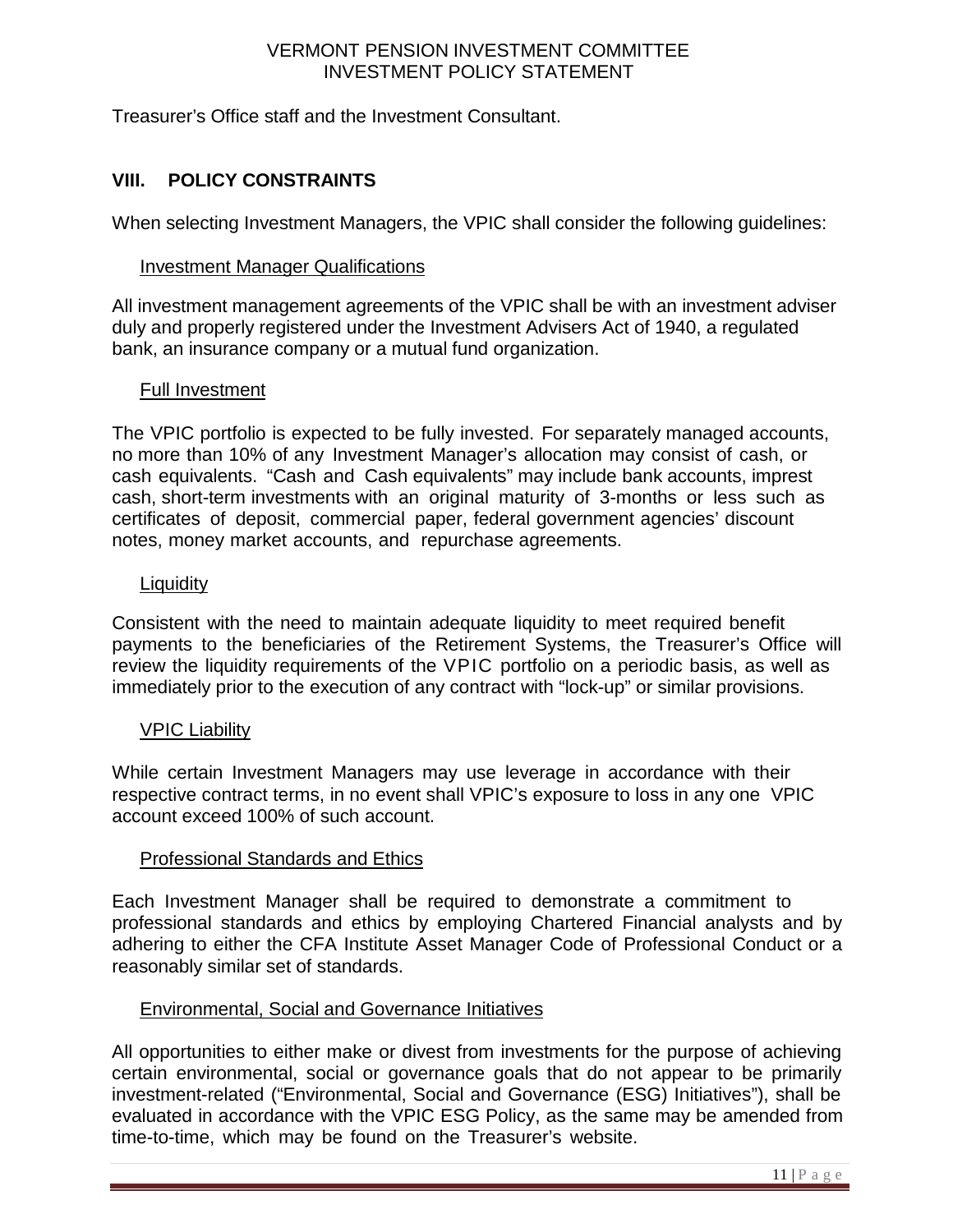### **Special Issues Relating to Separately Managed Accounts**

#### Best Execution

All investment management agreements shall require that trades must be done on a "best execution" basis.

#### Conflicts of Interest

The use of brokers in which an Investment Manager has a financial interest shall be prohibited, except that VPIC index, money market and transition management accounts managed by divisions or wholly-owned subsidiaries of the VPIC's Custodian Bank or transition manager may use the Custodian Bank's or transition manager's broker-dealer division or wholly-owned subsidiary, subject to obtaining best execution.

#### Tobacco

Investment Managers investing VPIC assets in privately managed separate accounts are prohibited from purchasing the securities of companies whose primary source of revenue is derived from the production and sale of tobacco products.

#### Proxies

The VPIC has adopted Domestic and International Proxy Voting Guidelines, which are available on the Treasurer's website. All proxies shall be voted in accordance with applicable State law and VPIC policy, as more specifically described below.

#### Burma (Myanmar)

In accordance with Section 3(a) of Act No. 13 of the Vermont General Assembly (1999 Sess.), the VPIC shall vote in favor of ―shareholder resolutions filed by shareholders when those resolutions raise concerns about doing business in Burma, including requests: (1) to report on company activities in Burma; (2) to report on the full costs of doing business in Burma; (3) to address human rights or drug trafficking conditions in Burma; or (4) to establish human rights guidelines.

#### MacBride (Northern Ireland)

In accordance with Act No. 50 of the Vermont General Assembly (1989 Sess.), Investment Managers shall provide the VPIC with a list of corporations that directly, or through a subsidiary, do business in Northern Ireland and in whose stocks or obligations the VPIC has invested and shall advise the VPIC whether each corporation has achieved the goals known as the MacBride principles. At every reasonable opportunity VPIC shall support shareholder resolutions designed to encourage United States corporations doing business in Northern Ireland in which the VPIC portfolio is invested to adopt and implement the MacBride principles.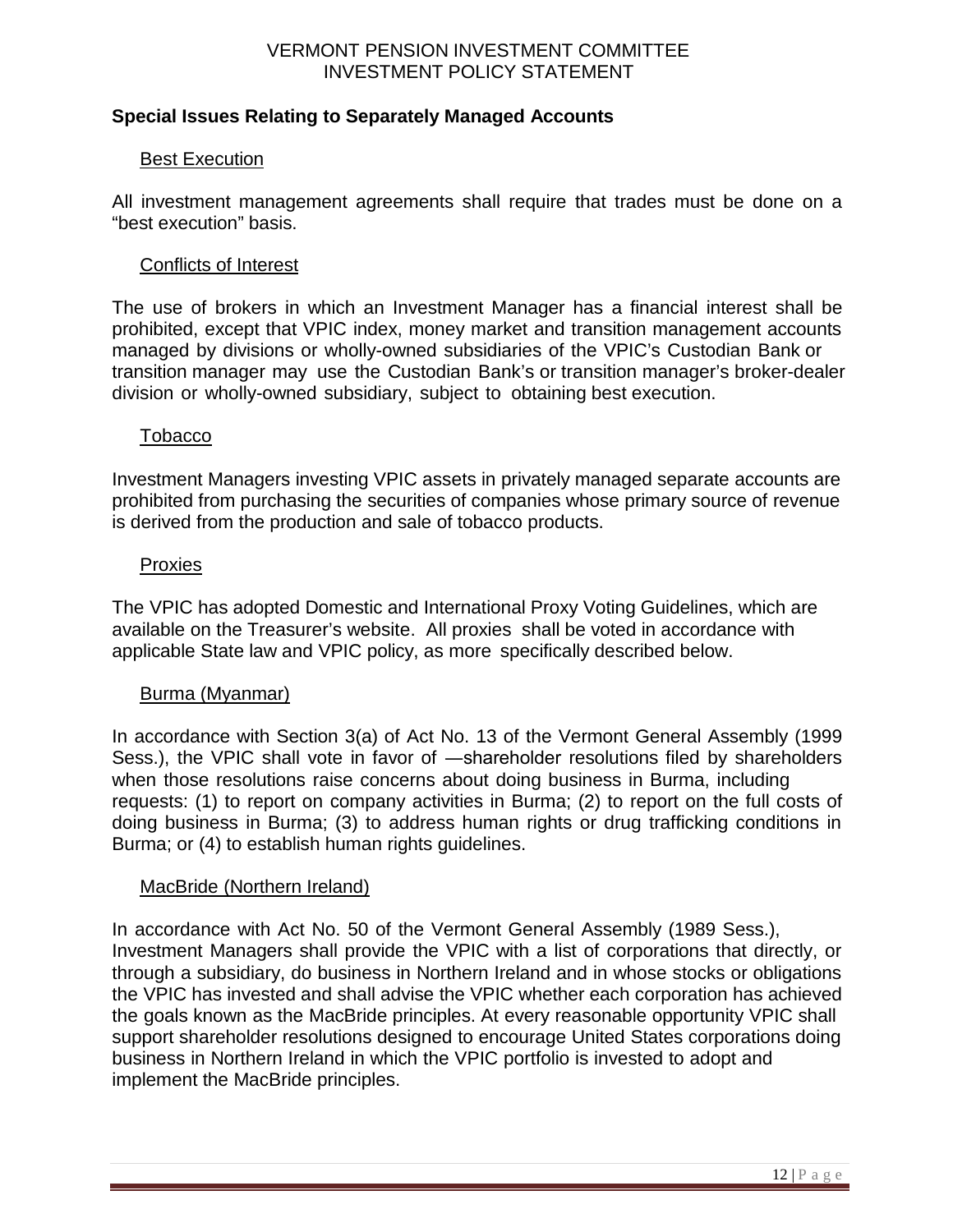#### Investments in Terrorist or Genocide Linked Countries

Investments shall be restricted or prohibited in certain countries engaged in the sponsorship of terrorism or genocide or in companies which support a government or government-associated group or entity engaged in terrorist or genocidal activities, in accordance with the VPIC Policy on Investments in Terrorist or Genocide-Linked Countries, as the same may be amended from time-to-time, which may be found on the Treasurer's website.

#### **IX. RISK MANAGEMENT**

#### Operational Risk Management

Treasurer's Office investment staff shall seek to minimize the operational risks associated with the custody and investment of assets. Investment staff will assess in an ongoing manner the performance of the Custodian and investment managers as it relates to timeliness and completeness of reporting, responsiveness to support requests, compliance with cash flow directives, etc. Any concerns regarding the safety of the assets at either the Custodian or in the care of an investment manager, as well as any concerns over operational controls will be brought to the attention of the State Treasurer and the VPIC at the earliest opportunity.

#### Investment Manager Monitoring

The VPIC, with support from the Investment Consultant and the staff, shall monitor and conduct on-going due diligence on each Investment Manager.

The Investment Manager Monitoring process is primarily delegated to Treasurer's Office staff and the Investment Consultant who are responsible for advising the VPIC of (i) deviations from specific Investment Manager investment strategy and process, (ii) changes to key personnel responsible for portfolio management, (iii) organizational stability and whether performance meets applicable benchmarks.

Investment Manager monitoring shall include, at a minimum:

- Annual self-reporting by each Manager on contract compliance;
- Electronic monitoring by the VPIC Custodian of each separately managed account for compliance with the applicable contractual investment guidelines; Periodic site visits to the Investment Manager's premises by the Investment Consultant to confirm that the infrastructure is in place to support the investment process;
- Review of Investment Manager reporting by the Treasurer's Office Staff and the Investment Consultant;
- Quarterly presentation by the Investment Consultant of a comprehensive investment performance review for all Investment Managers, as well as for the VPIC portfolio as a whole.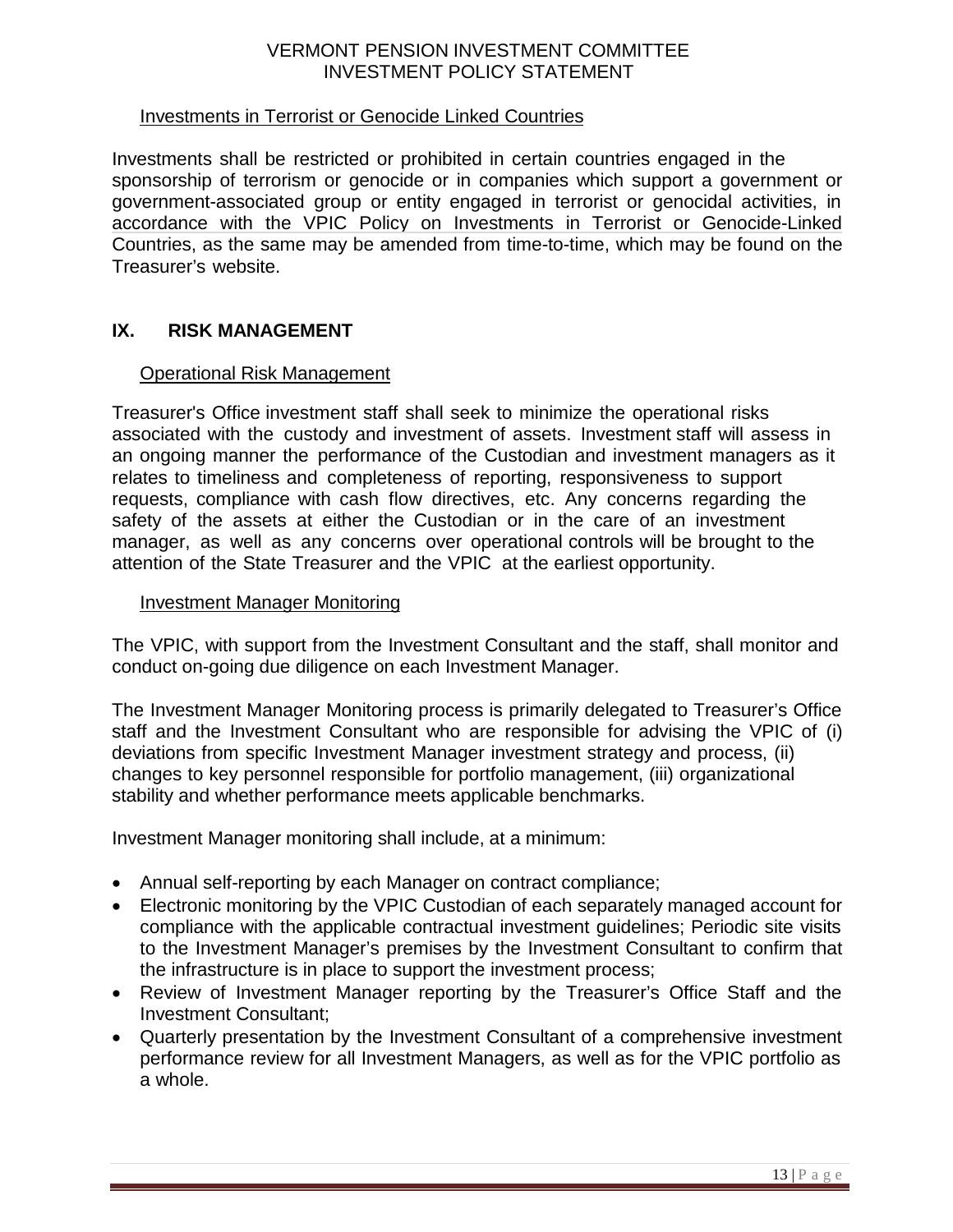Portfolios shall be measured over various and appropriate time periods. The VPIC may consider multiple factors influencing Investment Manager performance and attempt to discern style differences from manager over/underperformance.

The VPIC shall:

- Monitor and evaluate Investment Manager performance using the Investment Consultant's Quarterly Investment Performance and Portfolio Analysis and other analyses as needed. The Investment Consultant shall advise the VPIC of other matters as appropriate;
- Review actual investment results achieved by each Investment Manager to determine whether the Investment Managers performed satisfactorily when compared with the objectives set and in relation to other similarly managed funds;
- Conduct in-house meetings with Investment Managers, for the purpose of reviewing performance, in cooperation with the Investment Consultant and staff of the Treasurer's Office. In-person interviews with Investment Managers will be held only as the VPIC deems necessary.

The VPIC may appoint other vendors to assist in the ongoing evaluation process. The consultant(s) selected by the VPIC is expected to be familiar with the investment practices of similar retirement portfolios and will be responsible for suggesting appropriate changes in the VPIC portfolio's investment program over time.

The VPIC may place an Investment Manager on a watch list due to concerns about significant changes in the Investment Manager's firm, changes in the Investment Manager's investment strategy, investment performance, anticipated changes in the VPIC's portfolio structure, or any other reasons which the VPIC deems appropriate.

Attainment of investment objectives does not guarantee continued investment by the VPIC nor does failure to achieve these guidelines ensure dismissal. Investment Managers serve at the discretion of the VPIC.

## Portfolio-Level Risk Control Procedures and Documentation Requirements

Treasurer's Office staff, in conjunction with the investment managers and the Investment Consultant, will periodically conduct portfolio-level risk analytics such as an up/down market sensitivity study, factor analysis, stress testing, scenario analysis, drawdown review, or other assessments of portfolio risk as capabilities allow.

### Contract Compliance

Each Investment Manager is expected to adhere to its respective contractual investment and reporting guidelines. However, an Investment Manager may from time-to-time request a waiver for temporary deviations from its contractual Investment Guidelines along with a plan for coming back into compliance within a period of time. For example, a request may be made as the result of a downgrade in credit rating, or overweighting relative to permitted tolerances.